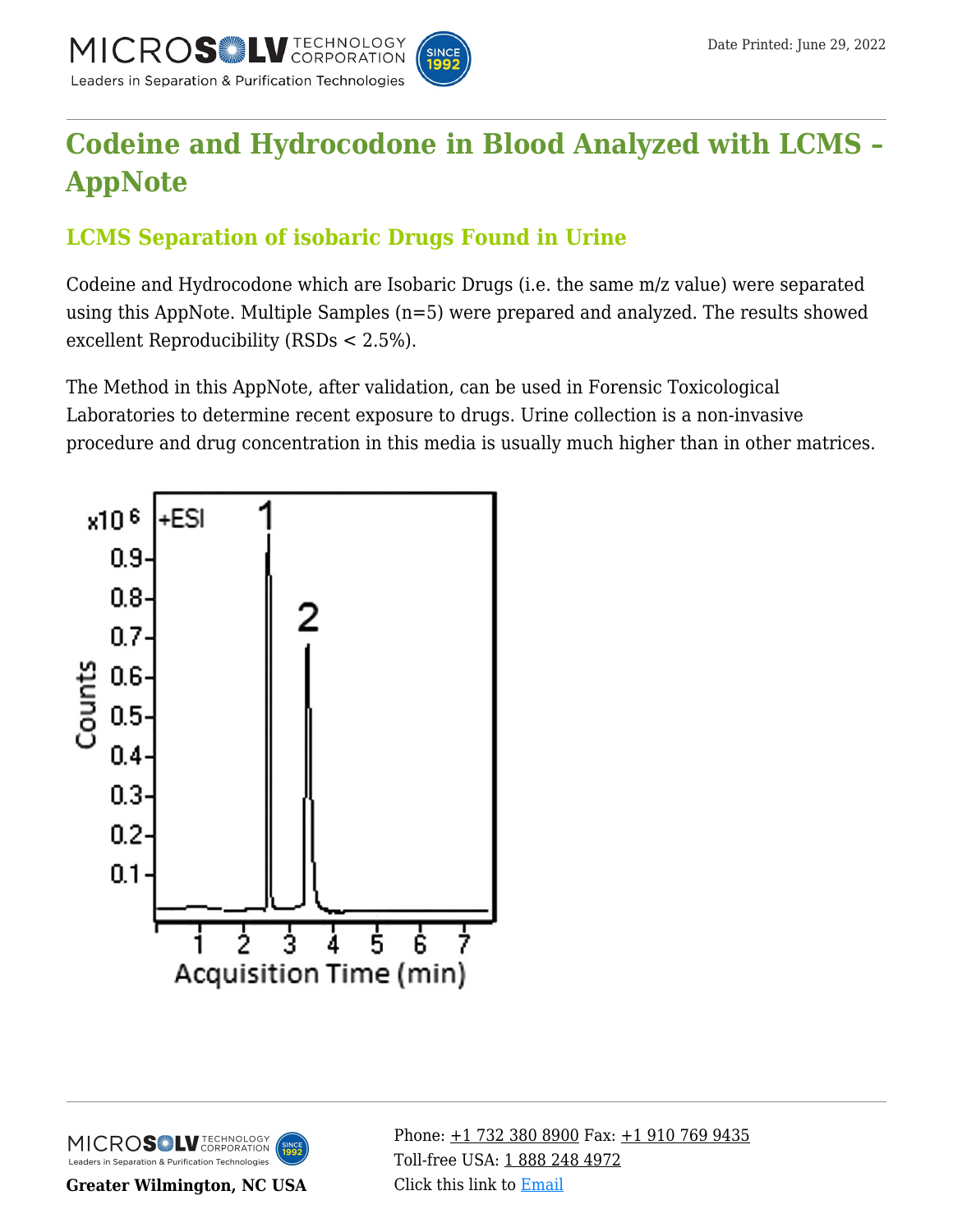





#### **Peaks:**

1. Codeine 300.1594 m/z [M+H]+

2. Hydrocodone 300.1594 m/z [M+H]+

## **Method Conditions**

**Column**: Cogent Bidentate C18 2.o™, 2.2μm, 120Å

**Catalog No.**: [40218-05P-2](https://kb.mtc-usa.com/product-details/id/4115510)

**Dimensions**: 2.1 x 50mm

#### **Mobile Phase**:

A: DI Water /  $0.1\%$  Formic Acid (v/v)

B: 50:50 Acetonitrile / Methanol / 0.1% Formic acid  $(v/v)$ 

### **Gradient**:

| Time (minutes) | %B |
|----------------|----|
| 0              | 5  |
| 4              | 50 |
| 5              | 80 |
| 6              | 80 |
|                | 5  |

**Post Time**: 3 minutes **Injection vol.**: 1μL **Flow rate**: 0.4mL / minute **Detection**: ESI – POS – Agilent 6210 MSD TOF Mass Spectrometer



**Greater Wilmington, NC USA**

Phone:  $\pm$ 1 732 380 8900 Fax:  $\pm$ 1 910 769 9435 Toll-free USA: [1 888 248 4972](#page--1-0) Click this link to [Email](https://www.mtc-usa.com/contact)